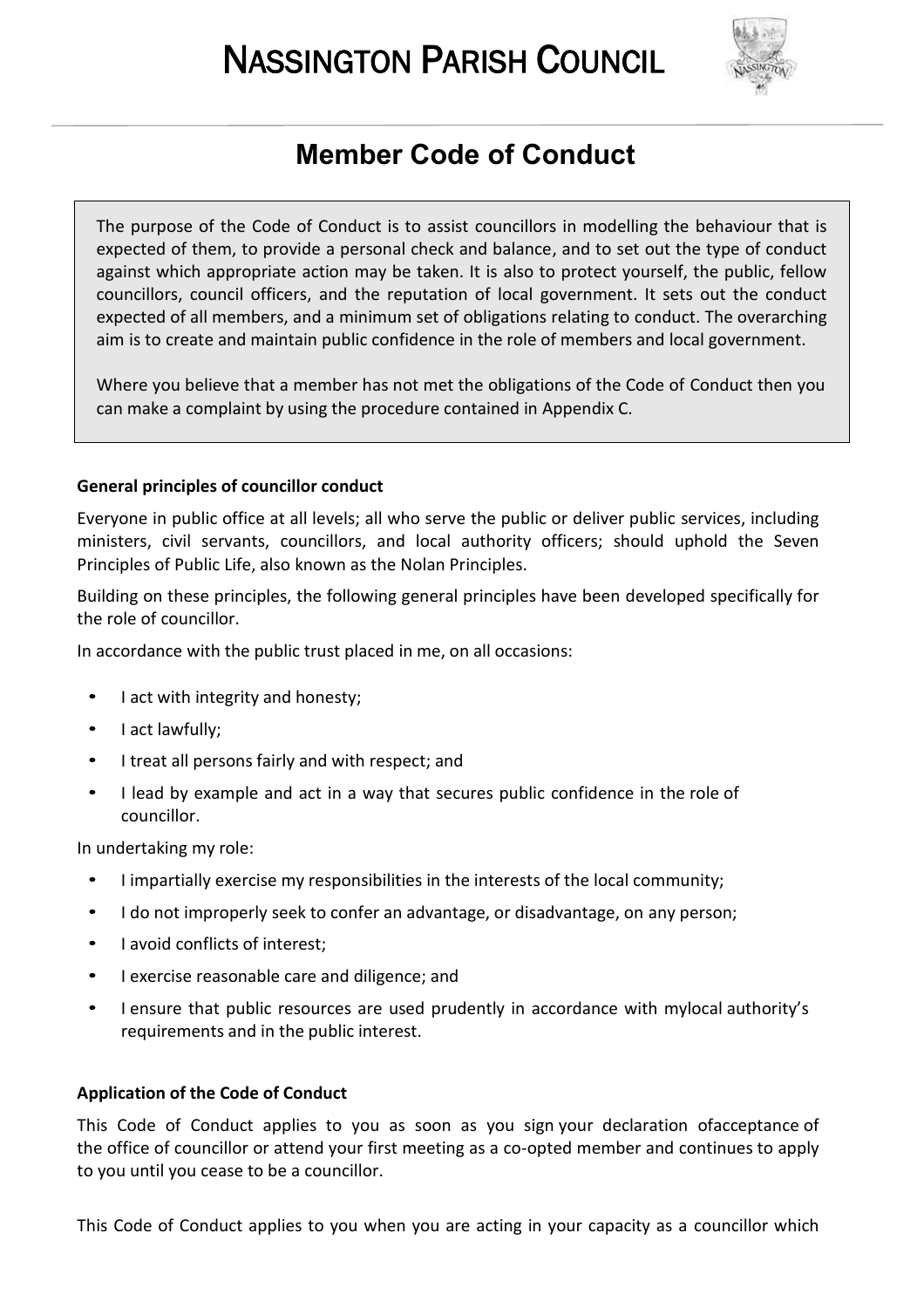may include when:

- you misuse your position as a councillor
- Your actions would give the impression to a reasonable member of the public with knowledge of all the facts that you are acting as a councillor;

The Code applies to all forms of communication and interaction, including:

- at face-to-face meetings;
- at online or telephone meetings;
- in written communication;
- in verbal communication;
- in non-verbal communication;
- in electronic and social media communication, posts, statements, andcomments.

You are also expected to uphold high standards of conduct and show leadership at all times when acting as a councillor.

Your Monitoring Officer has statutory responsibility for the implementation of the Code of Conduct, and you are encouraged to seek advice from your Monitoring Officer on any matters that may relate to the Code of Conduct.

You are encouraged to seek advice from your Clerk, who may refer matters to the Monitoring Officer.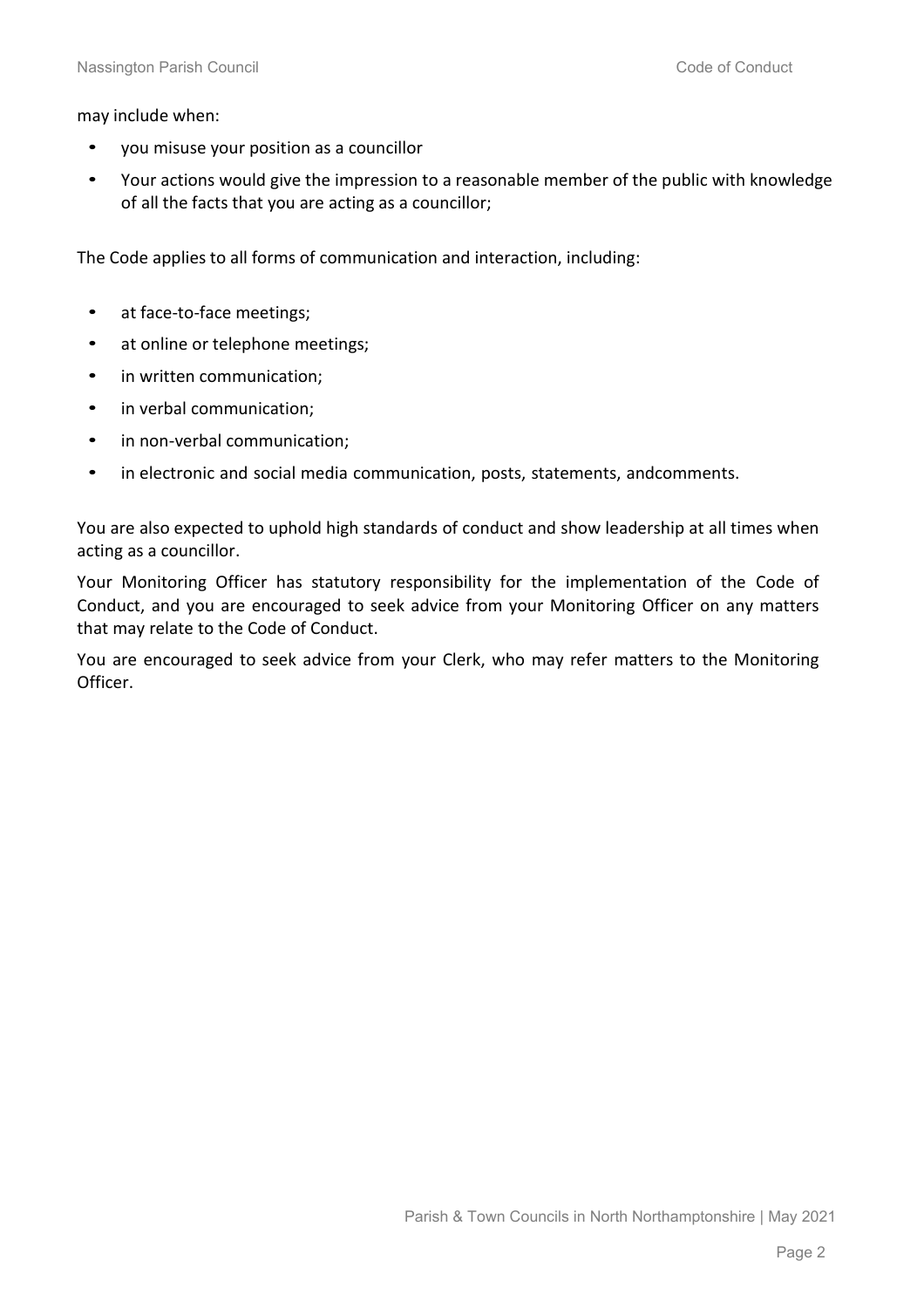# **STANDARDS OF COUNCILLOR CONDUCT**

This section sets out your obligations, which are the minimum standards of conduct required of you as a councillor. Should your conduct fall short of these standards, a complaint may be made against you, which may result in action being taken.

Guidance is included to help explain the reasons for the obligations and how they should be followed.

# **GENERAL CONDUCT**

**1. RESPECT AS A COUNCILLOR:**

**As a Councillor:**

- **1.1 I treat other councillors and members of the public with respect.**
- **1.2 I treat local authority employees, employees and representatives of partner organisations and those volunteering for the local authority with respect and respect the role they play.**

Respect means politeness and courtesy in behaviour, speech, and in the written word. Debate and having different views are all part of a healthy democracy. As a councillor, you can express, challenge, criticise and disagree with views, ideas, opinions, and policies in a robust but civil manner. You should not, however, subject individuals, groups of people or organisations to personal attack.

In your contact with the public, you should treat them politely and courteously. Rude and offensive behaviour lowers the public's expectations and confidence in councillors. In return, you have a right to expect respectful behaviour from the public.If members of the public are being abusive, intimidatory or threatening you are entitled to stop any conversation or interaction in person or online and report them to the local authority, the relevant social media provider, or the police. This also applies to fellow councillors, where action could then be taken under the Councillor Code of Conduct, and local authority employees, where concerns should be raised in linewith the Council's Member/Officer Protocol, if it has one.

#### **2. BULLYING, HARASSMENT, AND DISCRIMINATION:**

**As a councillor:**

- **2.1 I do not bully any person.**
- **2.2 I do not harass any person.**
- **2.3 I promote equalities and do not discriminate unlawfully against anyperson.**

The Advisory, Conciliation and Arbitration Service (ACAS) characterises bullying as offensive, intimidating, malicious or insulting behaviour, an abuse or misuse of powerthrough means that undermine, humiliate, denigrate, or injure the recipient. Bullying might be a regular pattern of behaviour or a one-off incident, happen face-to-face, onsocial media, in emails or phone calls, happen in the workplace or at work social events and may not always be obvious or noticed by others.

The Protection from Harassment Act 1997 defines harassment as conduct thatcauses alarm or distress or puts people in fear of violence and must involve such conduct on at least two occasions. It can include repeated attempts to impose unwanted communications and contact upon a person in a manner that could be expected to cause distress or fear in any reasonable person.

Unlawful discrimination is where someone is treated unfairly because of a protected characteristic. Protected characteristics are specific aspects of a person's identity defined by the Equality Act 2010. They are age, disability, gender reassignment, marriage and civil partnership, pregnancy and maternity, race, religion or belief, sex and sexual orientation.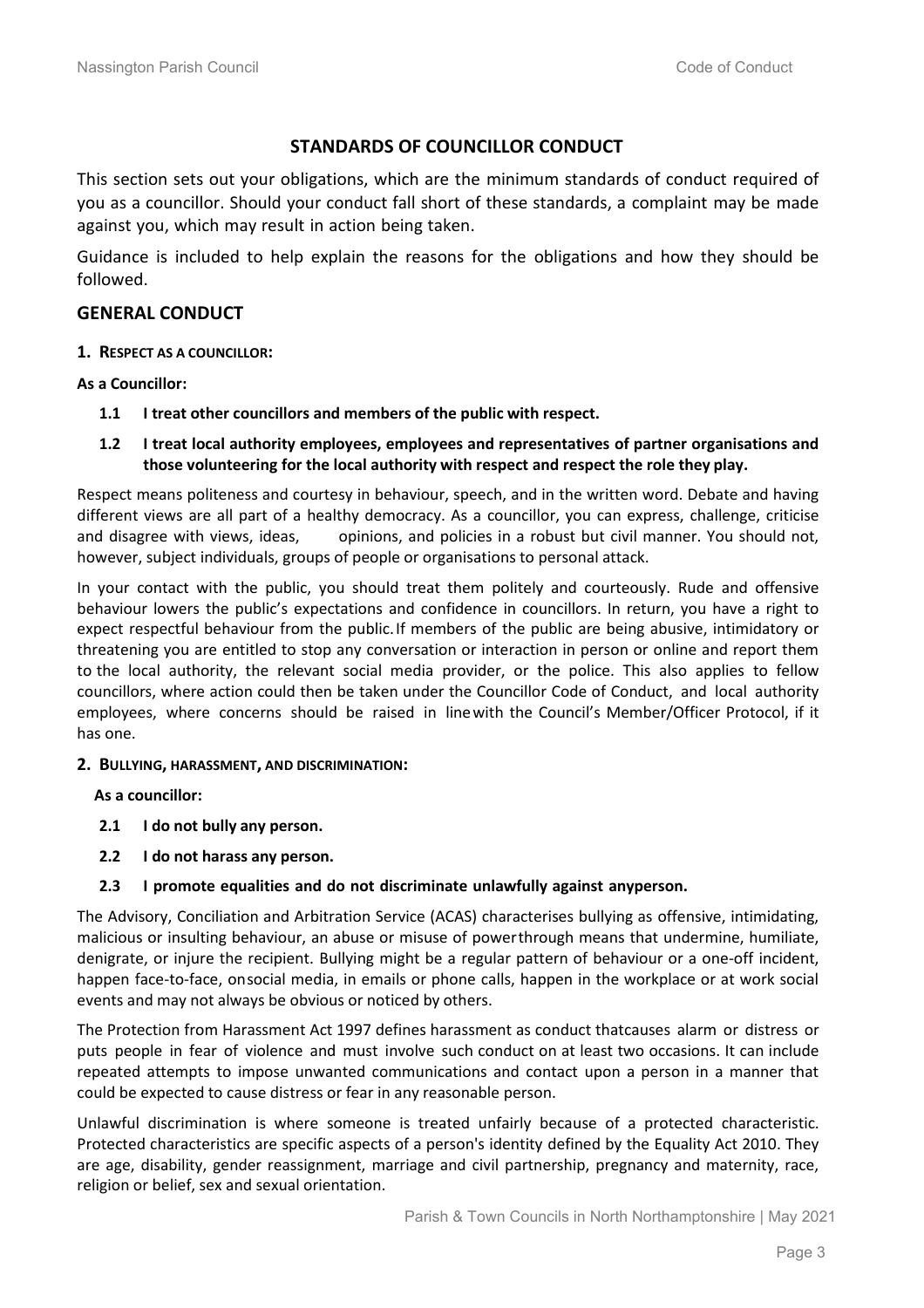The Equality Act 2010 places specific duties on local authorities. Councillors have a central role to play in ensuring that equality issues are integral to the local authority's performance and strategic aims, and that there is a strong vision and public commitment to equality across public services.

#### **3. IMPARTIALITY OF OFFICERS OF THE COUNCIL**

#### **As a councillor:**

#### **3.1 I do not compromise, or attempt to compromise, the impartialityof anyone who works for, or on behalf of, the local authority.**

Officers work for the local authority as a whole and must be politically neutral (unlessthey are political assistants). They should not be coerced or persuaded to act in a way that would undermine their neutrality. You can question officers in order to understand, for example, their reasons for proposing to act in a particular way, or thecontent of a report that they have written. However, you must not try and force them to act differently, change their advice, or alter the content of that report, if doing so would prejudice their professional integrity.

#### **4. CONFIDENTIALITY AND ACCESS TO INFORMATION**

**As a councillor:**

- **4.1 I do not disclose information:**
	- **a. given to me in confidence by anyone**
	- **b. acquired by me which I believe, or ought reasonably to be aware,is of a confidential nature, unless;**
		- **i. I have received the consent of a person authorised to give it;**
		- **ii. I am required by law to do so;**
		- **iii. the disclosure is made to a third party for the purpose of obtaining professional legal advice provided that the third party agrees not to disclose the information to any other person; or**
		- **iv. the disclosure is:**
			- **1. reasonable and in the public interest; and**
			- **2. made in good faith and in compliance with thereasonable requirements of the local authority; and**
			- **3. I have consulted the Monitoring Officer prior to its release.**
- **4.2 I do not improperly use knowledge gained solely as a result of my role as a councillor for the advancement of myself, my friends, my family members, my employer or my business interests.**

#### **4.3 I do not prevent anyone from getting information that they are entitled to by law.**

Local authorities must work openly and transparently, and their proceedings and printed materials are open to the public, except in certain legally defined circumstances. You should work on this basis, but there will be times when it is required by law that discussions, documents, and other information relating to or heldby the local authority must be treated in a confidential manner. Examples include personal data relating to individuals or information relating to ongoing negotiations.

# **5. DISREPUTE**

#### **As a councillor:**

# **5.1 I do not bring my role or local authority into disrepute.**

As a Councillor, you are trusted to make decisions on behalf of your community and your actions and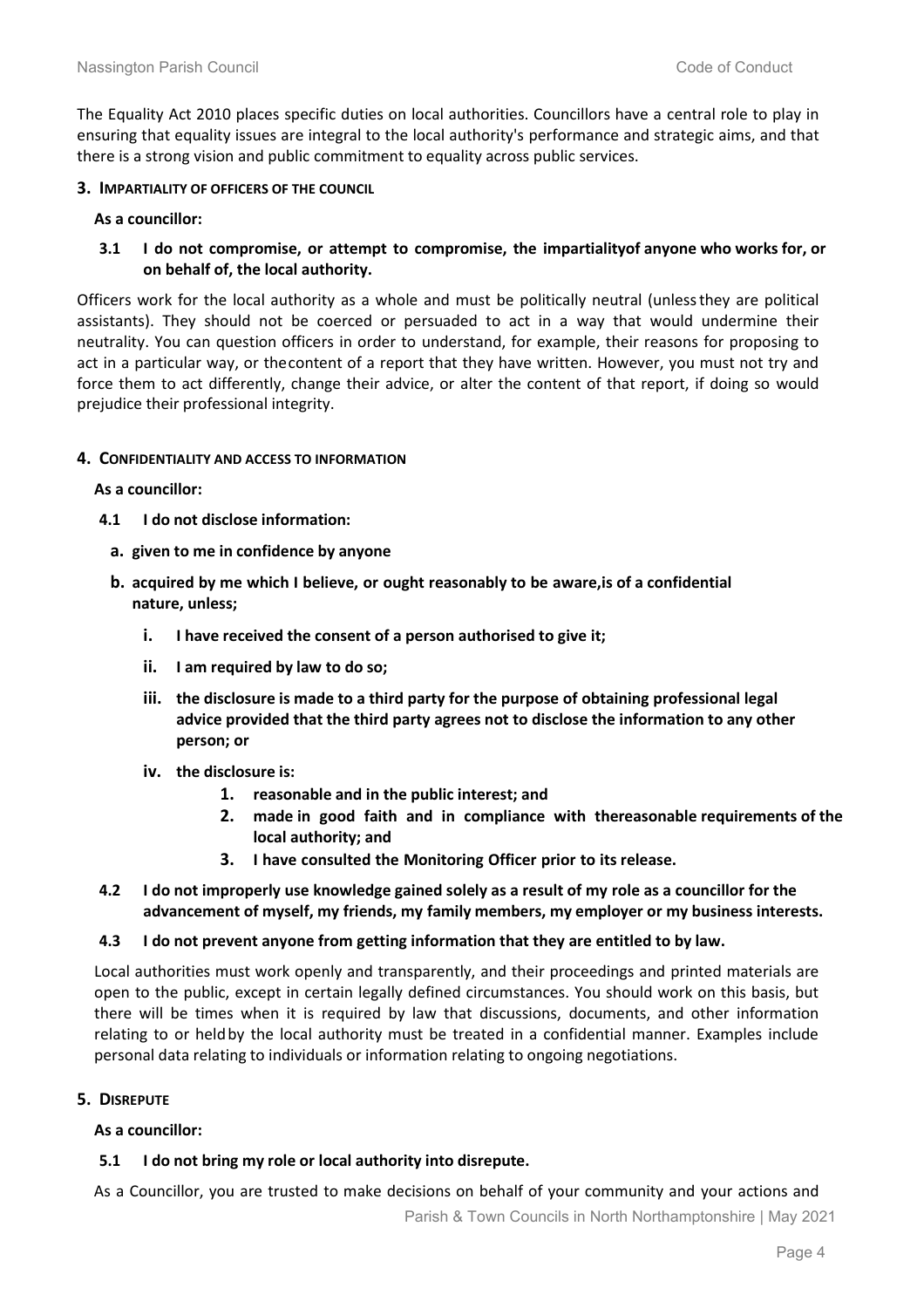behaviour are subject to greater scrutiny than that of ordinary members of the public. You should be aware that your actions might have an adverse impact on you, other councillors and/or your local authority and may lower the public's confidence in your or your local authority's ability to discharge your/its functions. For example, behaviour that is considered dishonest and/or deceitful can bring your local authority into disrepute.

You are able to hold the local authority and fellow councillors to account and are ableto constructively challenge and express concern about decisions and processes undertaken by the council whilst continuing to adhere to other aspects of this Code of Conduct.

#### **6. USE OF POSITION**

**As a councillor:**

**6.1 I do not use, or attempt to use, my position improperly to theadvantage or disadvantage of myself or anyone else.**

Your position as a member of the local authority provides you with certain opportunities, responsibilities, and privileges, and you make choices all the time that will impact others. However, you should not take advantage of these opportunities to further your own or others' private interests or to disadvantage anyone unfairly.

#### **7. USE OF LOCAL AUTHORITY RESOURCES AND FACILITIES**

**As a councillor:**

- **7.1 I do not misuse council resources.**
- **7.2 I will, when using the resources of the local or authorising their use by others:**
	- **a. act in accordance with the local authority's requirements; and**
	- **b. ensure that such resources are not used for political purposes unless that use could reasonably be regarded as likely to facilitate, or be conducive to, the discharge of the functions of the local authority or of the office to which I have been elected or appointed.**

You may be provided with resources and facilities by the local authority to assist you in carrying out your duties as a councillor.

Examples include:

- office support
- stationery
- equipment such as phones, and computers
- transport
- access and use of local authority buildings and rooms.

These are given to you to help you carry out your role as a councillor more effectively and are not to be used for business or personal gain. They should be used in accordance with the purpose for which they have been provided and thelocal authority's own policies regarding their use.

#### **8. COMPLYING WITH THE CODE OF CONDUCT**

**As a Councillor:**

#### **8.1 I undertake Code of Conduct training provided by my local authority.**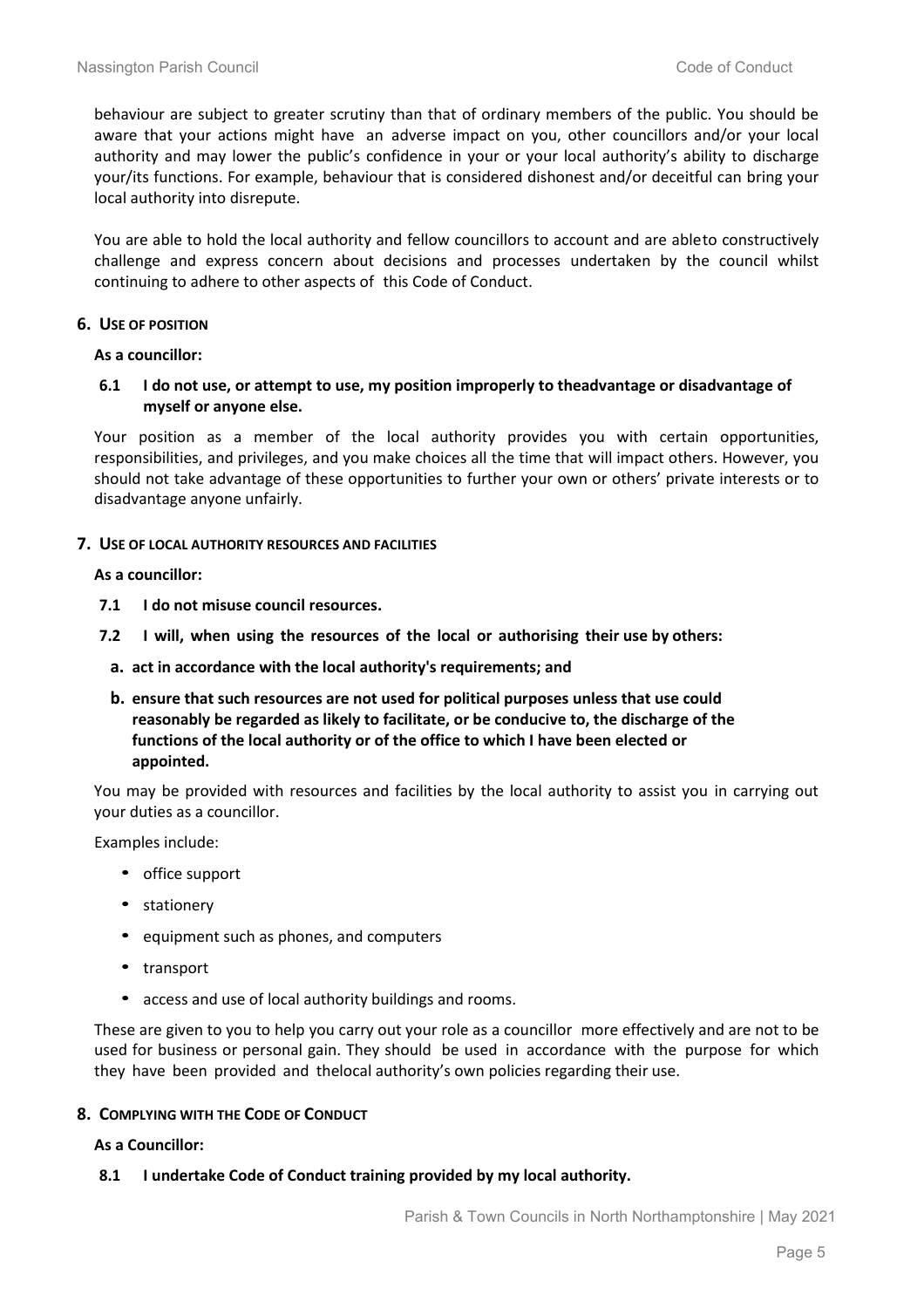- **8.2 I cooperate with any Code of Conduct investigation and/ordetermination.**
- **8.3 I do not intimidate or attempt to intimidate any person who is likely to be involved with the administration of any investigation or proceedings.**
- **8.4 I comply with any sanction imposed on me following a finding that I have breached the Code of Conduct.**

It is extremely important for you as a councillor to demonstrate high standards, for you to have your actions open to scrutiny and for you not to undermine public trust in the local authority or its governance. If you do not understand or are concerned about the local authority's processes in handling a complaint you should raise this with your Monitoring Officer.

# **Protecting your reputation and the reputation of the local authority**

# **9. INTERESTS**

# **As a councillor:**

# **9.1 I register and disclose my interests.**

Section 29 of the Localism Act 2011 requires the Monitoring Officer to establish and maintain a register of interests of members of the authority. You need to register your interests so that the public, local authority employees and fellow councillors know which of your interests might give rise to a conflict of interest. The register is a public document that can be consulted when (or before) an issue arises. The register also protects you by allowing you to demonstrate openness and a willingness to be held accountable.

You are personally responsible for deciding whether or not you should disclose an interest in a meeting, but it can be helpful for you to know early on if others think that a potential conflict might arise. It is also important that the public know about any interest that might have to be disclosed by you or other councillors when making or taking part in decisions, so that decision making is seen by the public as open and honest. This helps to ensure that public confidence in the integrity of local governance is maintained.

You should note that failure to register or disclose a disclosable pecuniary interest asset out in **Table 1**, is a criminal offence under the Localism Act 2011.

**Appendix B** sets out the detailed provisions on registering and disclosing interests. If in doubt, you should always seek advice from your Monitoring Officer.

# **10. GIFTS AND HOSPITALITY**

**As a councillor:**

- **10.1 I do not accept gifts or hospitality, irrespective of estimated value, which could give rise to real or substantive personal gain or a reasonable suspicion of influence on my part to show favour from persons seeking to acquire, develop or do business with the local authority or from persons who may apply to the local authority for any permission, licence or other significant advantage.**
- **10.2 I register with the Monitoring Officer any gift or hospitality with an estimated value of at least £50 within 28 days of its receipt.**
- **10.3 I register with the Monitoring Officer any significant gift or hospitality that I have been offered but have refused to accept.**

In order to protect your position and the reputation of the local authority, you should exercise caution in accepting any gifts or hospitality which are (or which you reasonably believe to be) offered to you because you are a councillor.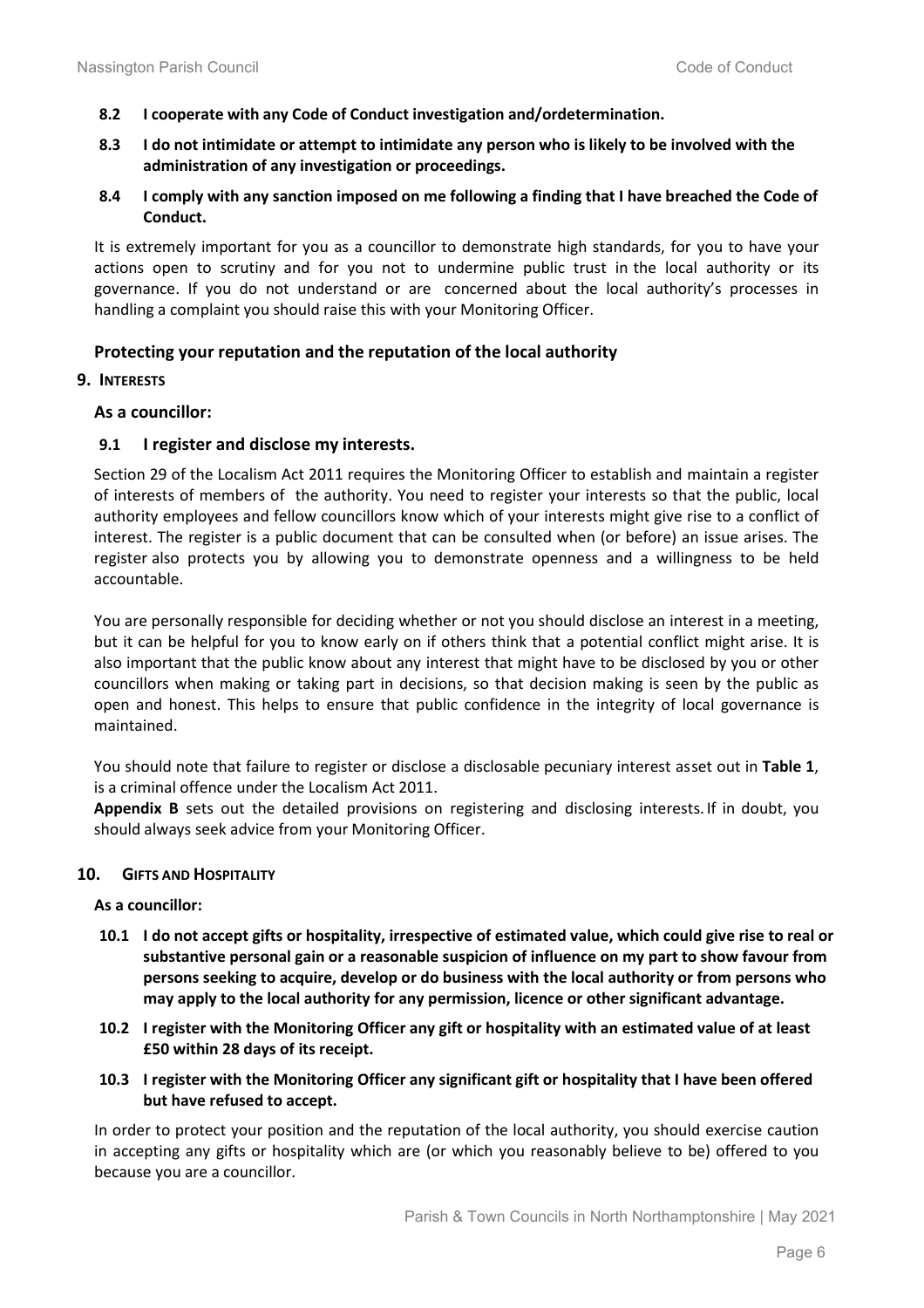The presumption should always be not to accept significant gifts or hospitality.However, there may be times when such a refusal may be difficult if it is seen as rudeness in which case you could accept it but must ensure it is publicly registered. However, you do not need to register gifts and hospitality which are not related to your role as a councillor, such as Christmas gifts from your friends and family.

It is also important to note that it is appropriate to accept normal expenses and hospitality associated with your duties as a councillor. If you are unsure, do contact the Monitoring Officer for guidance.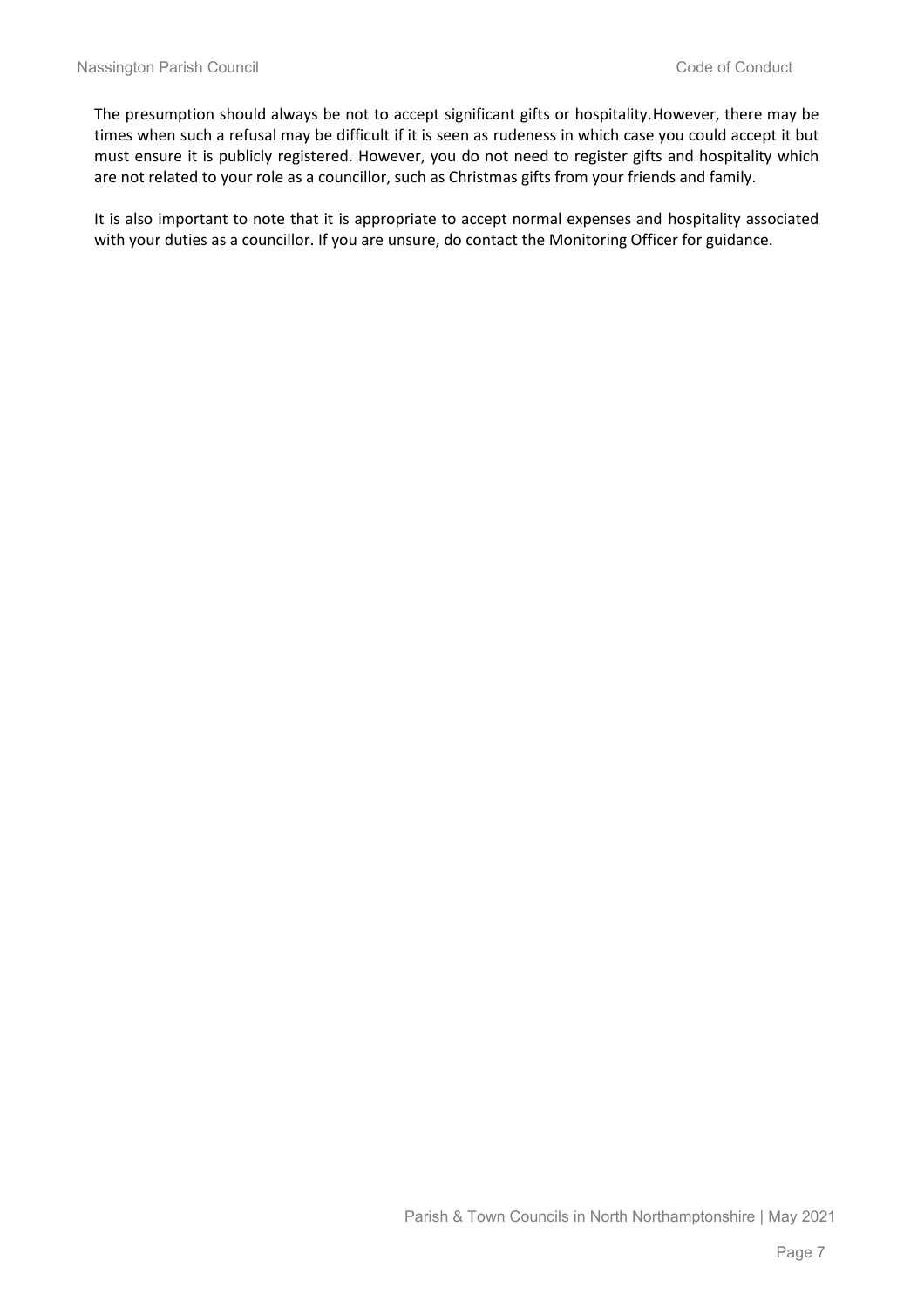# **Appendix A – The Seven Principles of Public Life**

The principles are:

# **Selflessness**

Holders of public office should act solely in terms of the public interest.

# **Integrity**

Holders of public office must avoid placing themselves under any obligation topeople or organisations that might try inappropriately to influence them in their work. They should not act or take decisions in order to gain financial or other material benefits for themselves, their family, or their friends. They must disclose and resolve any interests and relationships.

# **Objectivity**

Holders of public office must act and take decisions impartially, fairly and on merit,using the best evidence and without discrimination or bias.

# **Accountability**

Holders of public office are accountable to the public for their decisions and actionsand must submit themselves to the scrutiny necessary to ensure this.

# **Openness**

Holders of public office should act and take decisions in an open and transparent manner. Information should not be withheld from the public unless there are clear and lawful reasons for so doing.

# **Honesty**

Holders of public office should be truthful.

# **Leadership**

Holders of public office should exhibit these principles in their own behaviour. They should actively promote and robustly support the principles and be willing to challenge poor behaviour wherever it occurs.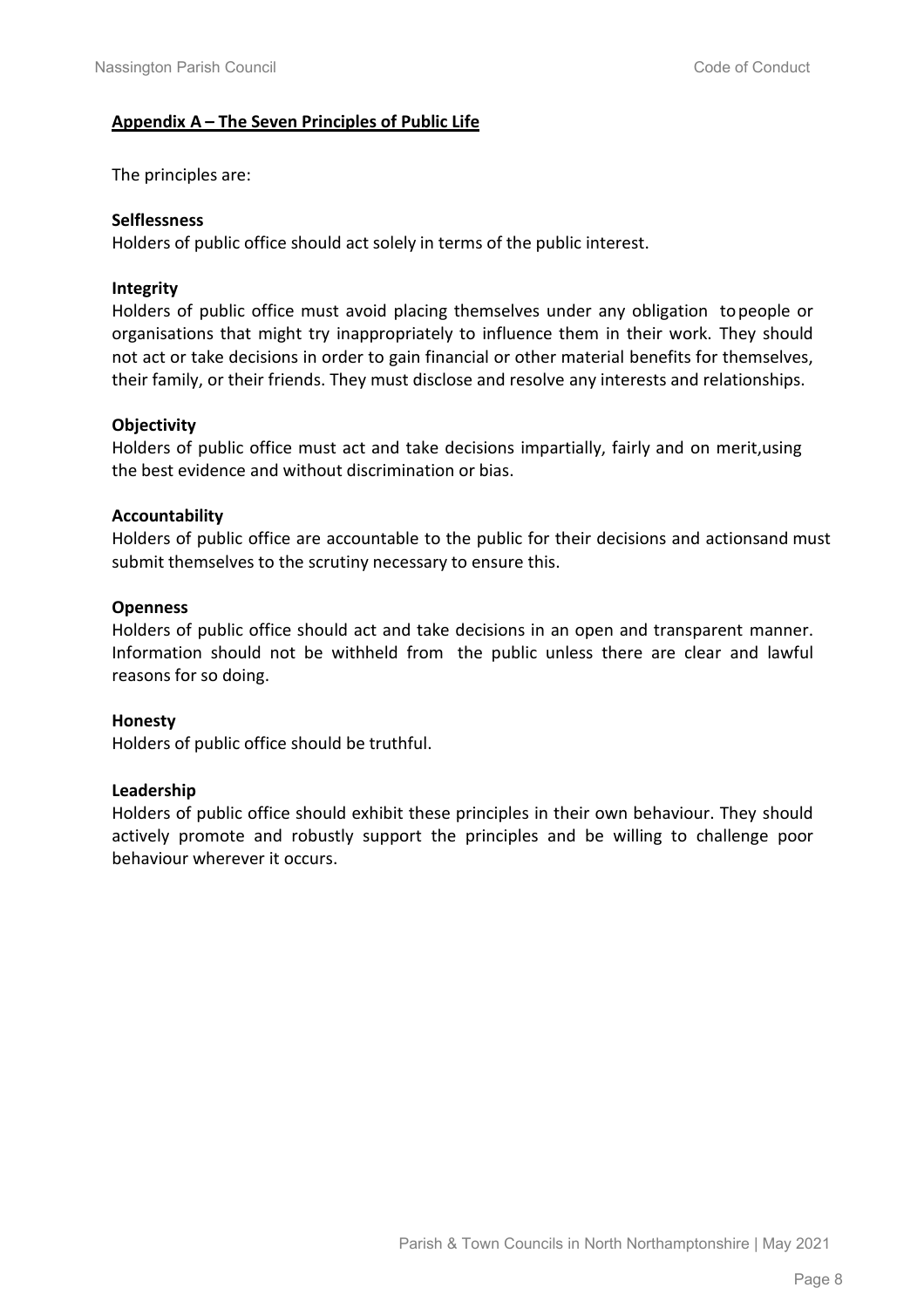#### **Appendix B - Registering interests**

Within 28 days of becoming a member or your re-election or re-appointment to office you must register with the Monitoring Officer the interests which fall within thecategories set out in **Table 1 (Disclosable Pecuniary Interests)** which are as described in "The Relevant Authorities (Disclosable Pecuniary Interests) Regulations2012".

You should also register details of your other personal interests which fall within the categories set out in **Table 2 (Other Registerable Interests)**.

"**Disclosable pecuniary interest**" means an interest of yourself, or of your partner if you are aware of your partner's interest, within the descriptions set out in Table 1 below.

"**Partner**" means a spouse or civil partner, or a person with whom you are living as husband or wife, or a person with whom you are living as if you are civil partners.

- 1. You must ensure that your register of interests is kept up-to-date and within 28 days of becoming aware of any new interest, or of any change to aregistered interest, notify the Monitoring Officer.
- 2. A 'sensitive interest' is as an interest which, if disclosed, could lead to the councillor, or a person connected with the councillor, being subject to violenceor intimidation.
- 3. Where you have a 'sensitive interest' you must notify the Monitoring Officer with the reasons why you believe it is a sensitive interest. If the Monitoring Officer agrees they will withhold the interest from the public register.

#### **Non participation in case of disclosable pecuniary interest**

- 4. Where a matter arises at a meeting which directly relates to one of your Disclosable Pecuniary Interests as set out in **Table 1**, you must disclose the interest, not participate in any discussion, or vote on the matter and must not remain in the room unless you have been granted a dispensation. If it is a 'sensitive interest', you do not have to disclose the nature of the interest, just that you have an interest. Dispensation may be granted in limited circumstances, to enable you to participate and vote on a matter in which you have a disclosable pecuniary interest.
- 5. Where you have a disclosable pecuniary interest on a matter to be consideredor is being considered by you as an Executive member in exercise of your executive function, you must notify the Monitoring Officer of the interest and must not take any steps or further steps in the matter apart from arranging for someone else to deal with it

#### **Disclosure of Other Registerable Interests**

6. Where a matter arises at a meeting which *directly relates* to one of your Other Registerable Interests (as set out in **Table 2**), you must disclose the interest. You may speak on the matter only if members of the public are also allowed to speak at the meeting but otherwise must not take part in any discussion or vote on the matter and must not remain in the room unless you have been granted a dispensation. If it is a 'sensitive interest', you do not have to disclose the nature of the interest.

#### **Disclosure of Non–Registerable Interests**

7. Where a matter arises at a meeting which *directly relates* to your financial interest

Parish & Town Councils in North Northamptonshire | May 2021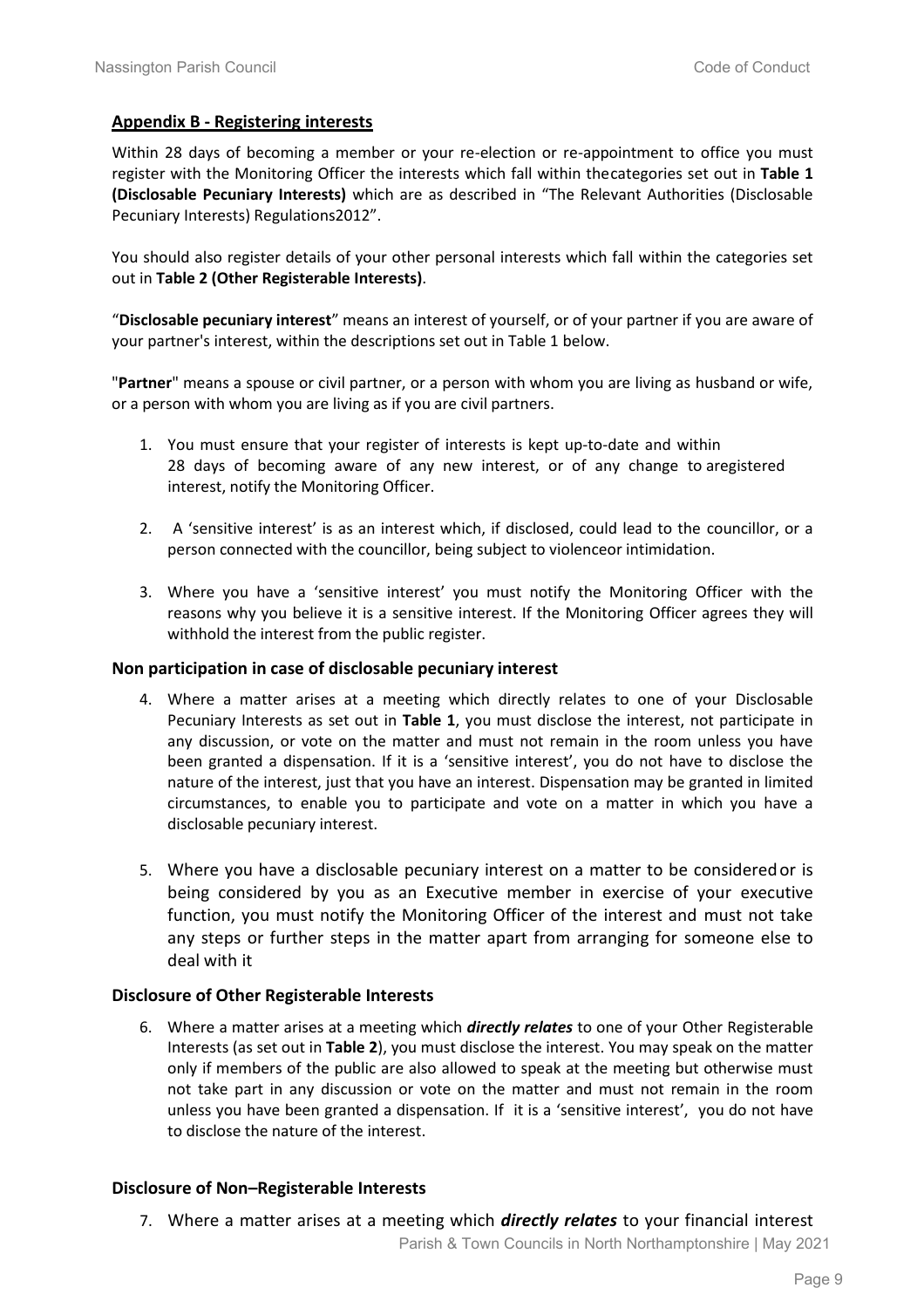or well-being (and is not a Disclosable Pecuniary Interest set out in Table 1) or a financial interest or well-being of a relative or close associate, you must disclose the interest. You may speak on the matter only if members of the public are also allowed to speak at the meeting but otherwise must not take part in any discussion or vote on the matter and must not remain in the room unless you have been granted a dispensation. If it is a 'sensitive interest', you do not have to disclose the nature of the interest.

- 8. Where a matter arises at a meeting which *affects*
	- a. your own financial interest or well-being;
	- b. a financial interest or well-being of a friend, relative, close associate; or
	- **c.** a body included in those you need to disclose under DisclosablePecuniary Interests as set out in **Table 2**

you must disclose the interest. In order to determine whether you can remain in the meeting after disclosing your interest the following test should beapplied

- 9. Where a matter *affects* your financial interest or well-being:
	- a. to a greater extent than it affects the financial interests of the majorityof inhabitants of the ward affected by the decision and;
	- b. a reasonable member of the public knowing all the facts would believethat it would affect your view of the wider public interest/

You may speak on the matter only if members of the public are also allowedto speak at the meeting but otherwise must not take part in any discussion or vote on the matter and must not remain in the room unless you have been granted a dispensation. If it is a 'sensitive interest', you do not have todisclose the nature of the interest.

10. Where you have a personal interest in any business of your authority and you have made an executive decision in relation to that business, you must make sure that any written statement of that decision records the existence and nature of your interest.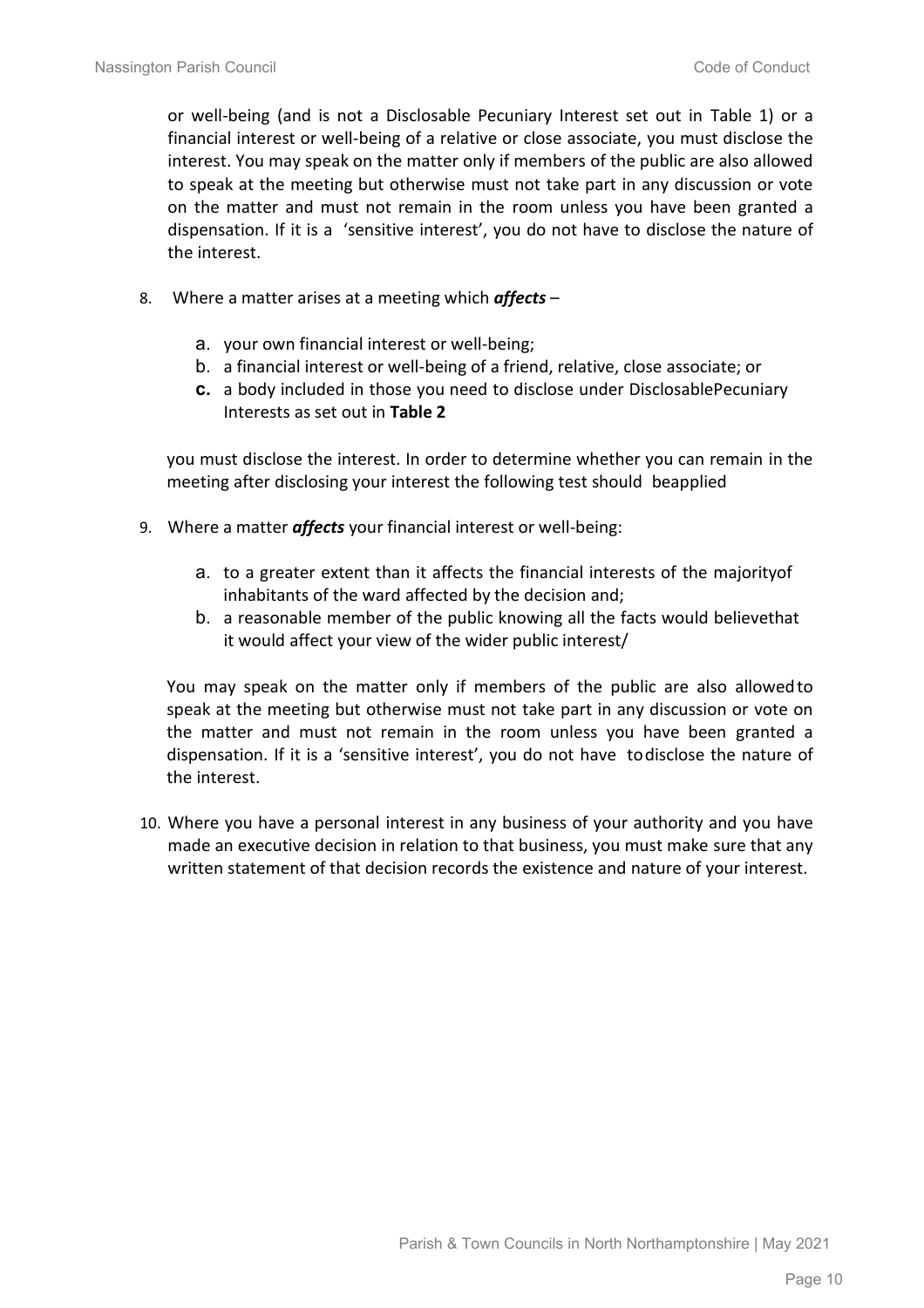# **Table 1: Disclosable Pecuniary Interests**

This table sets out the explanation of Disclosable Pecuniary Interests as set out inthe [Relevant](https://www.legislation.gov.uk/uksi/2012/1464/made) [Authorities \(Disclosable Pecuniary](https://www.legislation.gov.uk/uksi/2012/1464/made) Interests) Regulations 2012.

| <b>INTEREST</b>                                             | <b>DESCRIPTION</b>                                                                                                                                                                                                                                                                                                                                                                                                           |
|-------------------------------------------------------------|------------------------------------------------------------------------------------------------------------------------------------------------------------------------------------------------------------------------------------------------------------------------------------------------------------------------------------------------------------------------------------------------------------------------------|
| Employment,<br>office,<br>trade,<br>profession, or vocation | Any employment, office, trade, profession, or vocation<br>carried on by you for profit or gain.                                                                                                                                                                                                                                                                                                                              |
| Sponsorship                                                 | Any payment or provision of any other financial benefit (other<br>than from the Council) made or provided within the relevant<br>period in respect of any expenses incurred by you in carrying<br>out duties as a Member, or towards your election expenses.<br>This includes any payment or financial benefit from a trade<br>union within the meaning of the Trade Union and Labour<br>Relations (Consolidation) Act 1992. |
| <b>Contracts</b>                                            | Any contract which is made between you (or a body in which<br>you have a beneficial interest) and the Council                                                                                                                                                                                                                                                                                                                |
|                                                             | (a) under which goods or services are to beprovided or<br>works are to be executed; and                                                                                                                                                                                                                                                                                                                                      |
|                                                             | (b) which has not been fully discharged.                                                                                                                                                                                                                                                                                                                                                                                     |
| Land                                                        | Any beneficial interest in land which is within thearea of<br>the Council.                                                                                                                                                                                                                                                                                                                                                   |
| <b>Licences</b>                                             | Any licence (alone or jointly with others) to occupyland in the<br>area of the Council for a month or longer.                                                                                                                                                                                                                                                                                                                |
| <b>Corporate tenancies</b>                                  | Any tenancy where (to your knowledge)                                                                                                                                                                                                                                                                                                                                                                                        |
|                                                             | (a) the landlord is the Council; and                                                                                                                                                                                                                                                                                                                                                                                         |
|                                                             | (b) the tenant is a body in which you have abeneficial<br>interest.                                                                                                                                                                                                                                                                                                                                                          |
| <b>Securities</b>                                           | Any beneficial interest in securities of a bodywhere:                                                                                                                                                                                                                                                                                                                                                                        |
|                                                             | (a) that body (to your knowledge) has a place of business or<br>land in the area of the Council; and                                                                                                                                                                                                                                                                                                                         |
|                                                             | (b) either                                                                                                                                                                                                                                                                                                                                                                                                                   |
|                                                             | (i) the total nominal value of the securities exceeds<br>£25,000 or one hundredth of the total issued share<br>capital of that body; or                                                                                                                                                                                                                                                                                      |
|                                                             | where the share capital of that body is of more than one class,<br>the total nominal value of the shares of any one class inwhich<br>you have a beneficial interest exceeds one hundredth of the<br>total issued share capital of that class.                                                                                                                                                                                |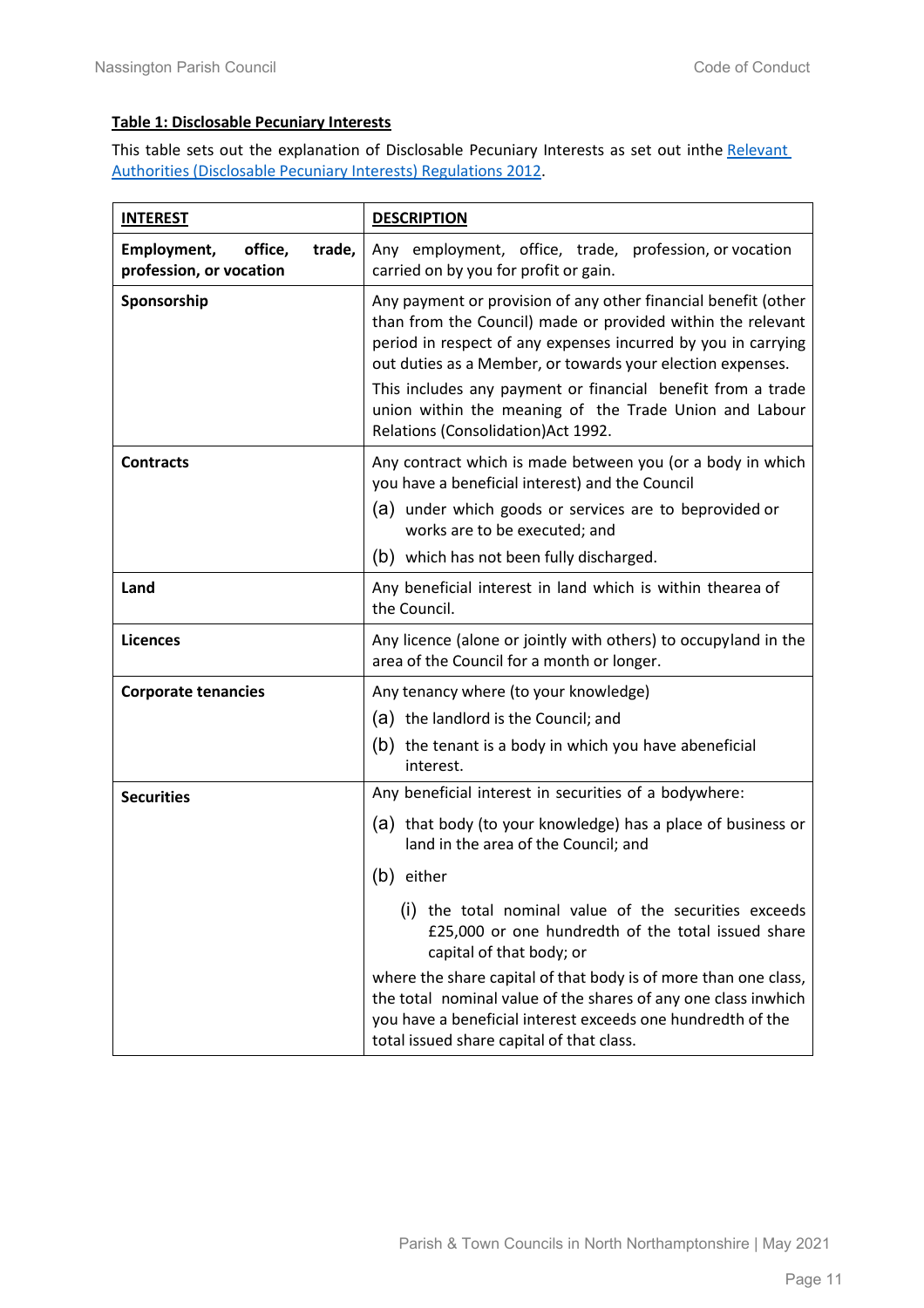*"body in which the relevant person has a beneficial interest" means a firm in which the relevant person is a partner or a body corporate of which the relevant person is a director, or in the securities of which the relevant person has a beneficial interest;*

*"director" includes a member of the committee of management of a registered society within the meaning given by section 1(1) of the co-operative and community benefit Societies Act 2014, other than a society registered as a credit union.*

*"land" excludes an easement, servitude, interest or right in or over land which does not carry with it a right for the relevant person (alone or jointly with another) to occupy the land or to receive income;*

*"securities" means shares, debentures, debenture stock, loan stock, bonds, units of a collective investment scheme within the meaning of the Financial Services and Markets Act 2000 and other securities of any description, other than money deposited with a building society.*

Table 2: Other Registrable Interests

You have a personal interest in any business of your authority where it relates to or is likely to affect:

- a. any body of which you are in general control or management and to which you are nominated or appointed by your authority
- b. any body
	- (i) exercising functions of a public nature
	- (ii) any body directed to charitable purposes or
	- (iii) one of whose principal purposes includes the influence of public opinion or policy (including any political party or trade union)